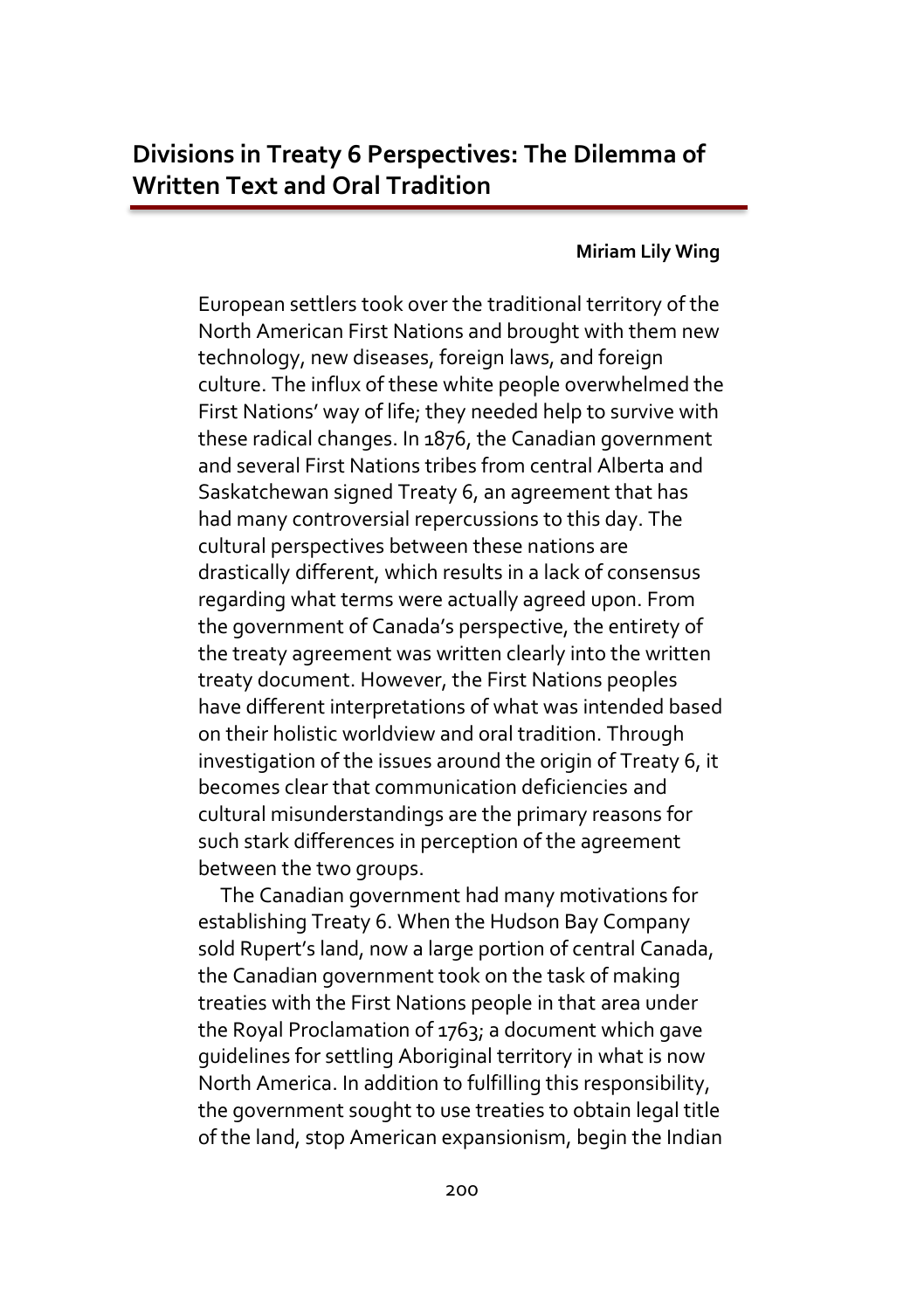assimilation process, respond to First Nation requests for a treaty, and settle the land peaceably, which would avoid the vast expenses of war that were observed in the United States.<sup>1</sup> Furthermore, the honour of the Crown, and Canada, would be demonstrated by treaty fulfillment; the numbered treaties were a chance for the white men to prove their strength and honour.<sup>2</sup> On the other hand, the numbered treaties were expensive and inconvenient, which caused the government's enthusiasm to falter. In the end, Alexander Morris, the Governor General of Manitoba, had to prod the federal government to get permission to negotiate Treaty 6 and was later berated for being too generous towards the First Nations.<sup>3</sup> However, the Canadian government was not the only capable society involved in the treaties. Treaty 6 is an agreement between *multiple* nations which still exist; as such, the First Nations' perspective is essential.

 The First Nations desired the treaties to foster peace, out of necessity to prevent starvation, to preserve First Nations culture and spirituality, and to seek aid in learning the new way of life that was imminent.<sup>4</sup> Although both negotiating groups hoped to help the First Nations transition to agriculture, their objectives were very different: the First Nations hoped to maintain cultural and economic independence, while the government saw agriculture as an opportunity to absorb the First Nations into Euro-Canadian society.<sup>5</sup> Most of the tribes who

<sup>1</sup> Richard Price, *Legacy: Indian Treaty Relationships,* (Edmonton: Plains Publishing Inc., 1991), 48.

<sup>2</sup> Report of the Royal Commission on Aboriginal Peoples, *Restructuring the Relationship: part 1 vol. 2; 1997,* 21.

<sup>3</sup> Richard Price, ed., *The Spirit of the Alberta Indian Treaties* (Edmonton: Pica Pica Press, 1987), 6,16.

<sup>4</sup> Price, *Legacy*, 48.

<sup>5</sup> Derek Whitehouse-Strong, "'Everything Promised Had Been Included in the Writing': Indian Reserve Farming and the Spirit and Intent of Treaty Six Reconsidered," Great Plains Quarterly 27, no. 1 (December 1, 2007): 29.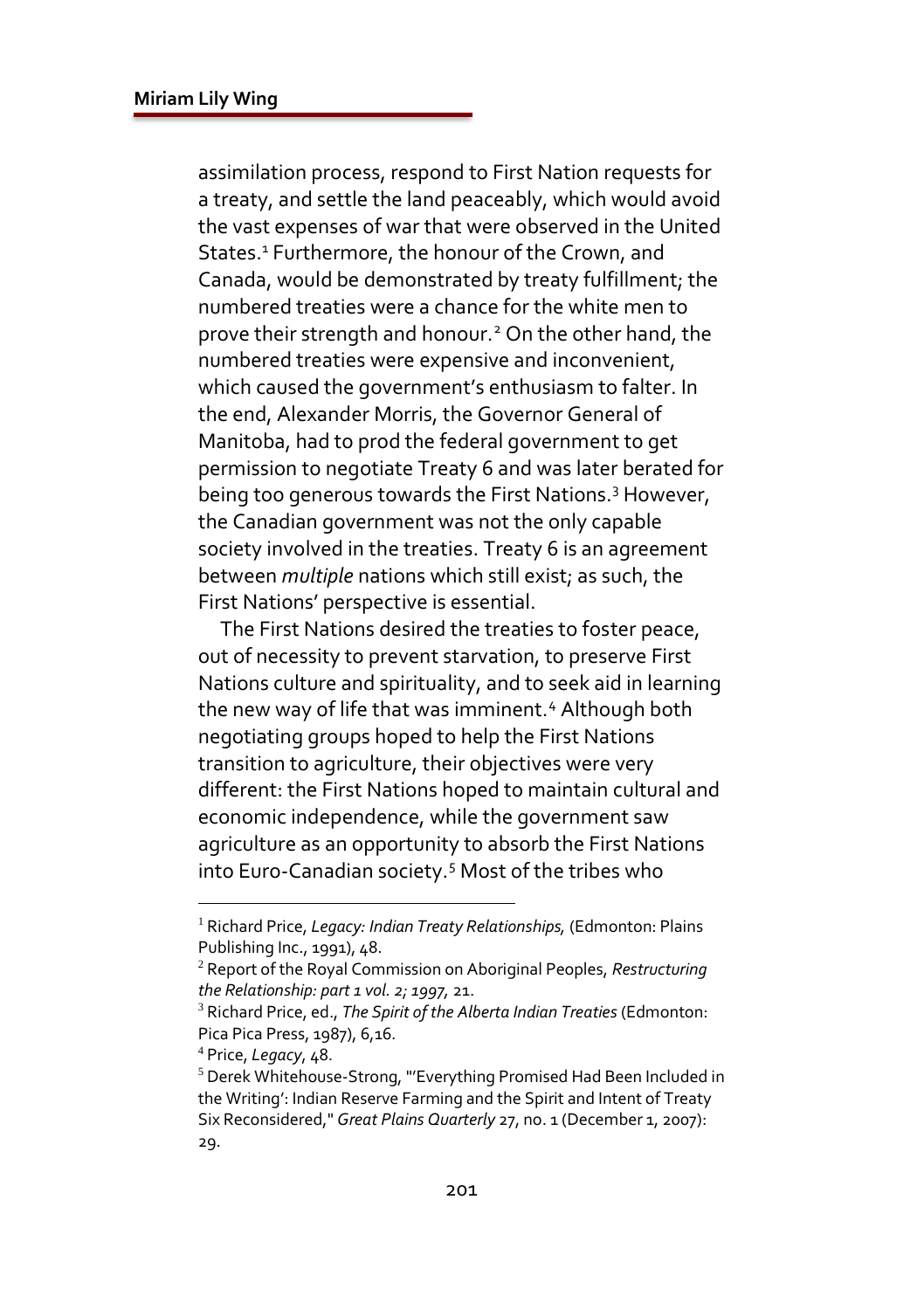signed Treaty 6 were Prairie Indians who relied on the Bison, a species that was in rapid decline at the time of the treaty; the other tribes were broken up into smaller groups of Woodland Indians who relied on local fish and game for their livelihood. Due to their declining way of life, many of the First Nations had desired a treaty since 1871, a number of years before the government gave Morris permission to negotiate Treaty 6.<sup>6</sup> Sweetgrass, a Cree Chief, expressed their but noted that "[o]ur country is getting ruined of fur-bearing animals, hitherto our sole support, and now we are poor and want help- we want you to pity us".<sup>7</sup> Since many of the tribes were on the verge of starvation, the chiefs were desperate to make a treaty to protect their people, even if it was not as favourable as they hoped.<sup>8</sup> Thus both the government and the First Nations needed a treaty, but their conflicting goals contributed to today's conflict. One such area of conflict is the permanence and adaptability of the treaty relationship.

 The nature of the treaty relationship is a key area of divergent thought between the First Nations and the Canadian Government. The government acknowledged the longevity of the treaty in metaphoric language familiar to the First Nations: the treaty was to "last as long as that sun shines and yonder river flows."<sup>9</sup> To the

 $\overline{a}$ 

<sup>6</sup> Robert J. Talbot, *Negotiating the Numbered Treaties: An Intellectual & Political Biography of Alexander Morris* (Saskatoon, SK: Purich Publishing Ltd., 2009), 95.

<sup>7</sup> Alexander Morris, *Treaties of Canada With The Indians Of Manitoba And The North-West Territories, Including The Negotiations On Which They Were Based, And Other Information Relating Thereto* (Toronto: Belfords, Clarke & Co., 1880; reprint, Saskatoon: Fifth House Publishers, 1991), 171.

<sup>8</sup> Neal McLeod, "RETHINKING TREATY SIX IN THE SPIRIT OF MISTAHI MASKWA (BIG BEAR)," *Canadian Journal of Native Studies* 19, no. 1 (June 1999): 69-89. *America: History and Life with Full Text*,

EBSCO*host* (accessed January 18, 2014), 70.

<sup>9</sup> Talbot, *Negotiating the Numbered Treaties,* 106.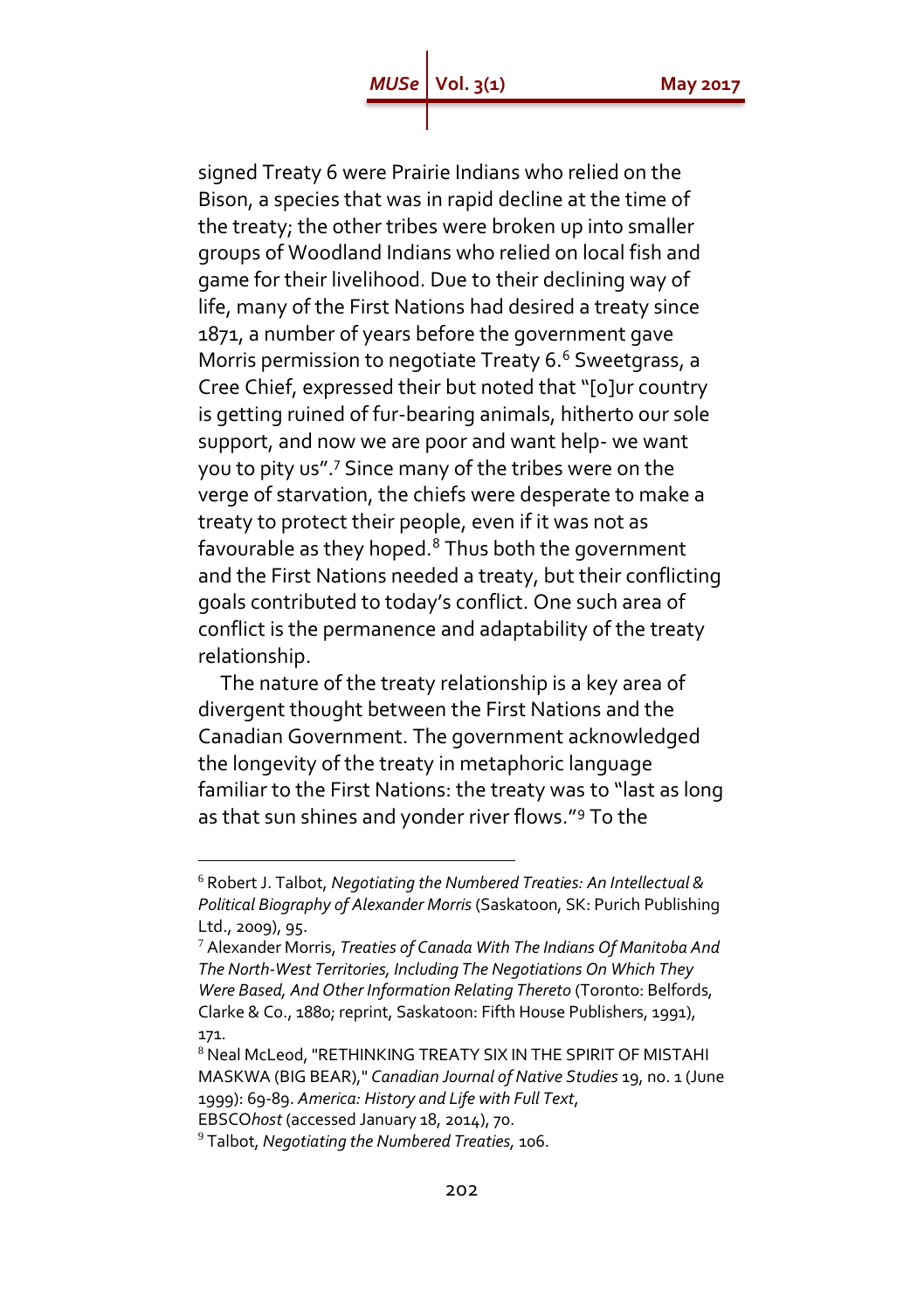government the exact terms were to be kept forever, with no alterations. Yet to the First Nations, this was a promise that the government would help them succeed and become as self-sustaining as the white men. The specific treaty terms were then just the current means to accomplish the promised relational obligations. Morris gave the First Nations people hope by saying, "you need not concern yourselves so much about what your grandchildren are going to eat; your children will be taught, and then they will be as well able to take care of themselves as the whites around them."<sup>10</sup> Thus the First Nations were under the impression that in return for sharing the land with the white men, the government would provide for the development and success of future generations. With even this basic element of the treaty relationship in a fog, it is not surprising to find other cultural and linguistic miscommunications present.

 First Nations' oral tradition, which has been passed down through generations, tells a different perspective of the agreement than the Treaty 6 text. In an interview, Lazarus Roan, a First Nation man whose father was present at the treaty signing, stated that the First Nations were told they would "not pay one penny for tax."<sup>11</sup> Yet, Roan paid taxes that exceeded the \$5 annum given by the government. Since taxes are not mentioned in the Treaty 6 text, this claim is quickly dismissed by the government. Due to the First Nations' reliance on oral tradition, their perspective is often given less weight since it is very difficult to verify the claims of many, and sometimes conflicting, sources. But is oral tradition inherently inferior to written text? Simply because something was written down does not mean that it was written down correctly, or from an unbiased perspective. Just as all the written documents from the time of Treaty 6 were written by

<sup>10</sup> Morris, *Treaties of Canada,* 213.

<sup>11</sup> Price, *The Spirit of the Alberta Indian Treaties*, 117.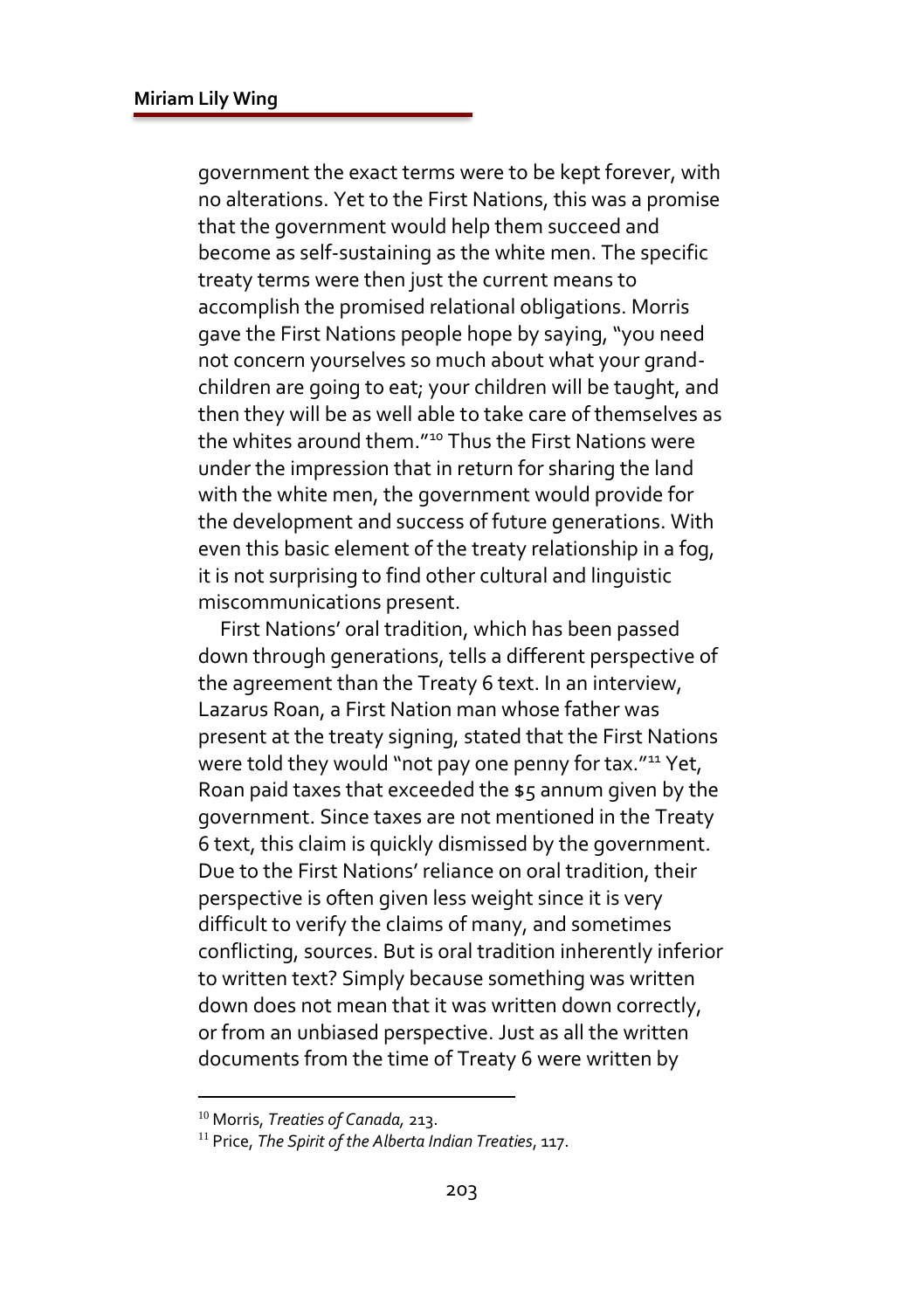## **Vol. 3(1)** May 2017

white men, oral tradition is the primary avenue for obtaining the First Nation perspective. In order to gain a fuller understanding of the Treaty 6 agreement, both written and oral accounts should be considered. When oral tradition is valued, a broader picture of the First Nations' perspectives and traditions can be explored.

 One cultural difference between the First Nations value system and the government negotiators perspective was the sacredness and implications of the Pipe Ceremony. This ceremony was more than a symbol of friendship and negotiation; it alluded to a solemn covenant, a sacred trust. Moreover, it was an enduring commitment before Mother Earth and the Creator, not just between the two human nations.<sup>12</sup> While Morris had some understanding that "in the presence of the pipe, only the truth must be used and any commitment made in its presence must be kept," but the government held strictly to written agreements.<sup>13</sup> From the First Nations' perspective, any oral commitment was just as binding as those written down in the treaty documents. To them, the Treaty was not a cut and dry written agreement, but an ongoing conversation of reciprocity initiated by Treaty 6.<sup>14</sup> So while the government perspective was displayed in the Treaty document, the First Nations' standpoints were conveyed orally, assuming that those views had been transferred into the text. This mismatched approach to the Treaty 6 agreement is the crux of the controversy surrounding the numbered treaties. It is this contrast and tension between the process and the final product that illustrates each group's differing expectations.

 $\overline{a}$ 

<sup>&</sup>lt;sup>12</sup> Andrew Gray, "Onion Lake and the Revitalization of Treaty 6," in *Honour Bound: Onion Lake and the Spirit of Treaty Six: the International Validity of Treaties with Indigenous Peoples*. (Copenhagen: IWGIA, 1997), *MACEWAN UNIVERSITY's Catalog*, EBSCO*host* (accessed January 18, 2014), 38.

<sup>13</sup> Talbot, *Negotiating the Numbered Treaties,* 104.

<sup>&</sup>lt;sup>14</sup> McLeod, "RETHINKING TREATY SIX," 73.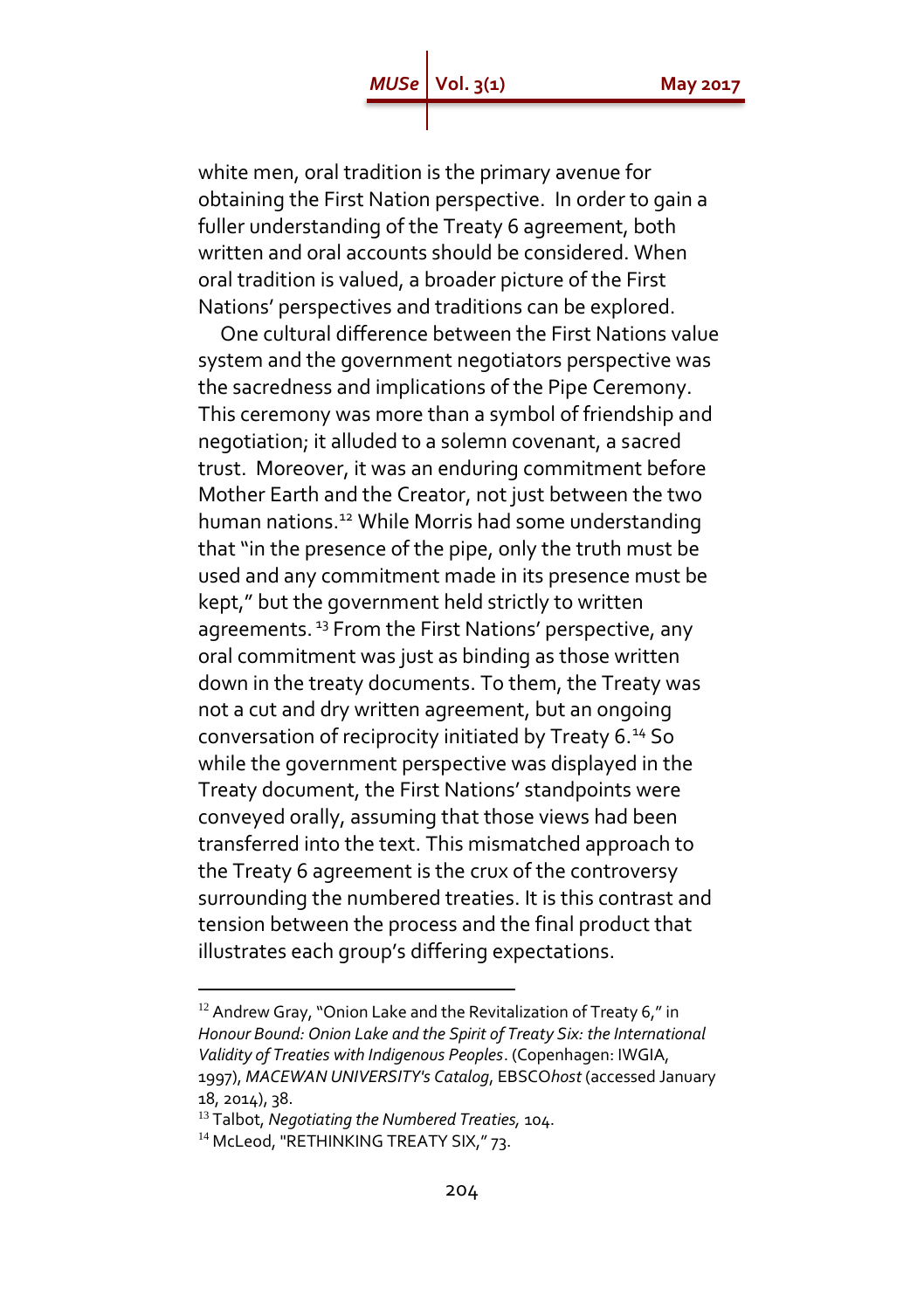Furthermore, poor translation and mistaken metaphors likely exacerbated the already conflicted interests of the two groups. The First Nations' metaphors and figures of speech did not translate well into English. For example, at the treaty signing, Chief Big Bear was concerned that the loss of the buffalo would result in a loss of his people's freedom.<sup>15</sup> However, the translation to Morris, "save me from what I most dread, that is: the rope to be around my neck," sounded more like a plea to avoid hanging rather than to prevent being trapped by the lack of livelihood.<sup>16</sup> Big Bear used the metaphor of a rope around the neck to illustrate being leashed due to his people's inability to provide for themselves. Miscommunications such as this one could well have caused the Treaty 6 terms to be misconstrued and recorded from the white man's limited perspective, therefore losing the First Nations' perspective on the agreement.

 Translation deficiency could also explain controversial interpretations of the word *land*. The English word *land* can mean either surface land or subsurface land in First Nations languages.<sup>17</sup> The Treaty 6 text states that the First Nations "do hereby cede, release, surrender and yield up to the Government . . . all their rights, titles and privileges whatsoever, to the lands included within the following limits."<sup>18</sup> From the government's perspective this would include both surface land and subsurface land. Yet, according to First Nations oral testimony, only the surface rights were surrendered, which was shown during the negotiations when Morris "indicated by a gesture how deep this was."<sup>19</sup> Thus, the First Nations elders perceived the later use of oil, minerals, and natural gas as a treaty

<sup>&</sup>lt;sup>15</sup> Whitehouse-Strong, "Everything Promised," 30.  $16$  Ibid.

<sup>17</sup> Price, *The Spirit of the Alberta Indian Treaties*, 42.

<sup>18</sup> Morris, *Treaties of Canada,* 352.

<sup>19</sup> Price, *The Spirit of the Alberta Indian Treaties*, 43.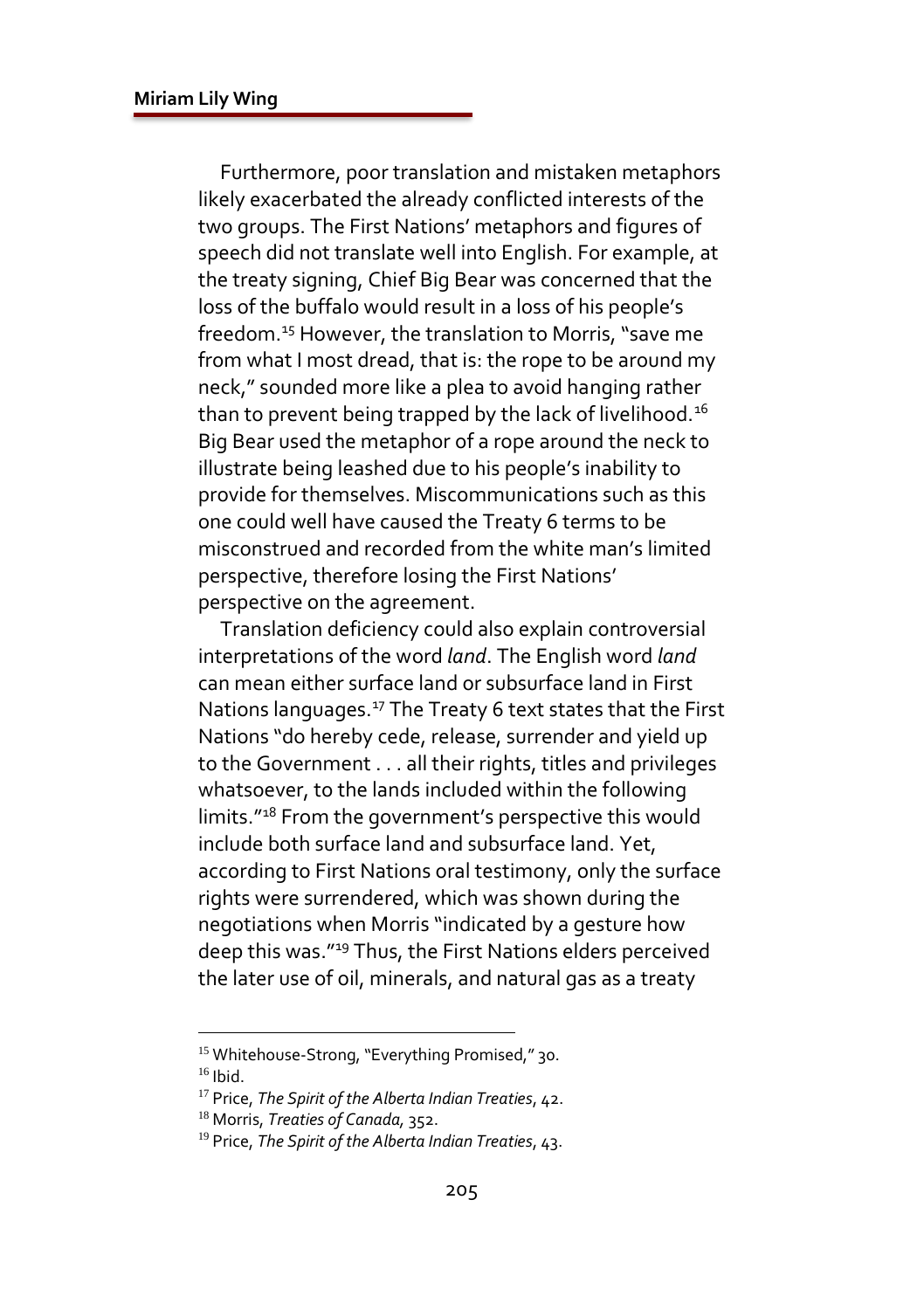breach. Not only was the depth of land surrendered in question, but also what was meant by surrender. The First Nations believed that the Creator had given them the land to live on and share, not to sell or surrender.<sup>20</sup> Frizzly Bear said the reason the First Nations were willing to agree to Treaty 6 was because they "were told: 'We are not buying your land, just borrowing it.'"<sup>21</sup> The two groups misunderstood each other's culture and language and thus were not able to accurately translate the concepts into the Treaty 6 agreement.

 From the position of the Canadian government, the written terms of Treaty 6 were exceedingly generous. Originally, Morris offered the Treaty 6 First Nations the same terms as Treaty 4, but this was quickly rejected and new terms were added. Additional promises included; an increase in agricultural implements and livestock, three yearly installments of \$1000 in provisions, medical supplies, and assistance in the case of famine or pestilence. Morris was noted for his sympathetic disposition towards the interests of the First Nations in negotiations. He not only urged swift government fulfillment of the treaty promises, but also recommended agricultural and construction training as well as other aids that were not directly outlined in the treaties. Nevertheless, the government's response was less dedicated and generous than Morris intended. As a result, Morris lost his position as negotiator. Sadly, the government was slow to fulfill its promises, although it mostly held to the terms outlined in the Treaty 6 document, and especially did not wish to create dissatisfaction among the Treaty 1-5 First Nations who received less generous agreements. However, the Treaty

<sup>20</sup> Sharon Verne, "Introduction," in *Honour Bound: Onion Lake and the Spirit of Treaty Six: the International Validity of Treaties with Indigenous Peoples*. (Copenhagen: IWGIA, 1997), 6.

<sup>&</sup>lt;sup>21</sup> McLeod, "RETHINKING TREATY SIX," 78.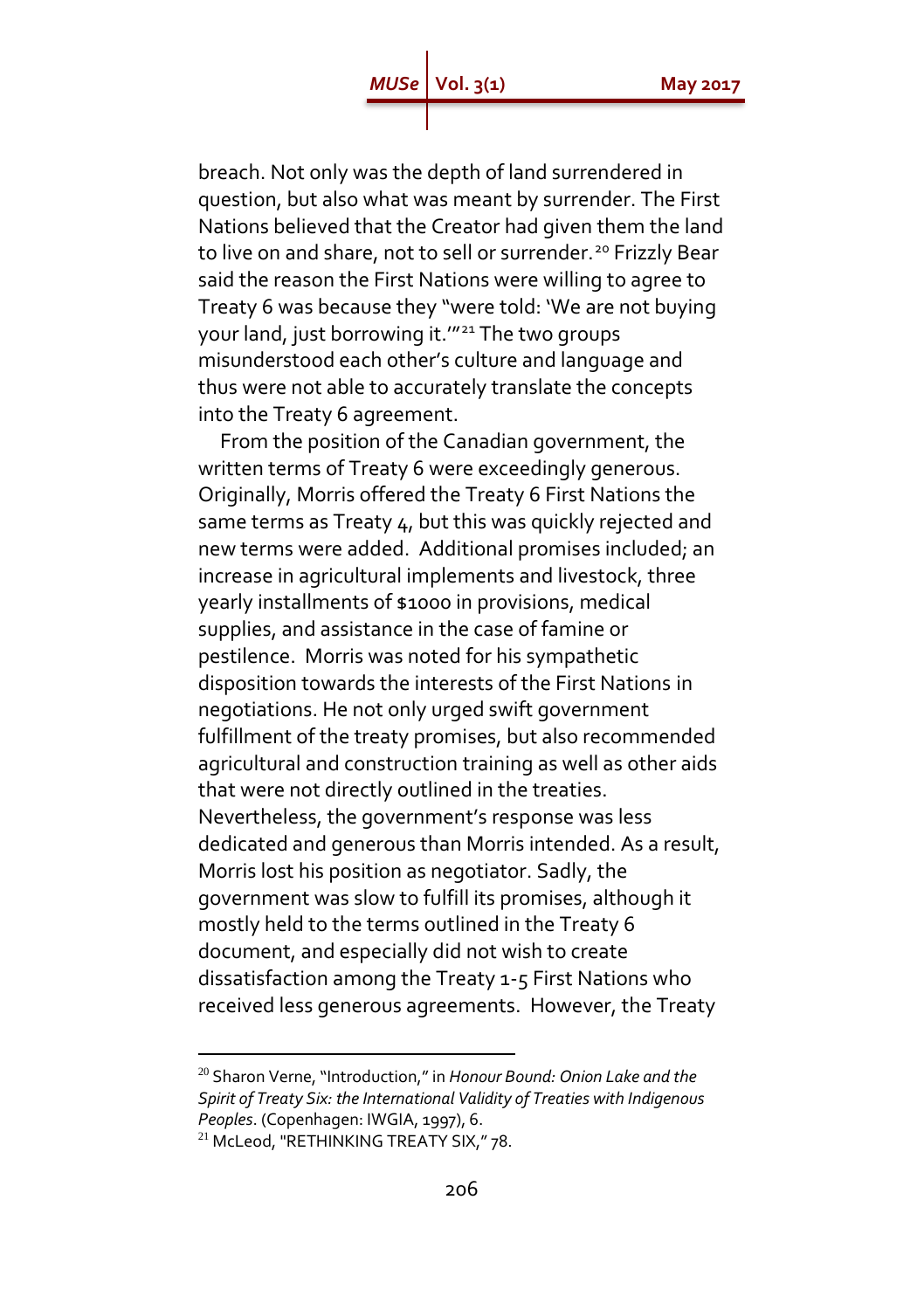6 First Nations were far from pleased, since by their interpretation of the agreement, the government fell short in several areas. In fact, some explicit promises had not been kept.

 Not all the First Nation's dissatisfaction was based on rights they believed were included in the treaty, but were not in the document. Several items clearly outlined in the treaty have not been fulfilled to the satisfaction of John Buffalo, a First Nations man. Firstly, the treaty clearly promised "no intoxicating liquor shall be allowed" and that laws protecting the First Nations from liquor would be strictly enforced.<sup>22</sup> Yet today alcohol has been legalized and its damage to the First Nations people has been immense. The treaty also promises a medicine chest at the Indian Agency, but Buffalo says it is no longer there.<sup>23</sup> Additionally, Buffalo notes that his reserve school has ceased despite the First Nation's explicit right to reserve education: "Her Majesty agrees to maintain schools for instruction in such reserves hereby made, whenever the Indians of the reserve shall desire it.<sup>"24</sup> With agreements being broken that were written clearly in the Treaty 6 document, it is clear that the government of Canada must reevaluate its care of the First Nations.

 The controversies that sprung from original misunderstandings in the meaning of Treaty 6 are still weighty issues today. The First Nations believed that the mountains, rivers, wildlife, and non-farmable land, were to always belong to them, which is a direct contradiction of the literal treaty text.<sup>25</sup> Rivers and lakes were mentioned in the treaty to describe the boundaries of the treaty land and "the First Nations were free to hunt and fish in non-reserve areas as long as there were no settlers

<sup>22</sup> Morris, *Treaties of Canada,* 353.

<sup>23</sup> Price, *The Spirit of the Alberta Indian Treaties*, 120.

<sup>24</sup> Morris, *Treaties of Canada,* 353.

<sup>25</sup> Price, *The Spirit of the Alberta Indian Treaties*, 43.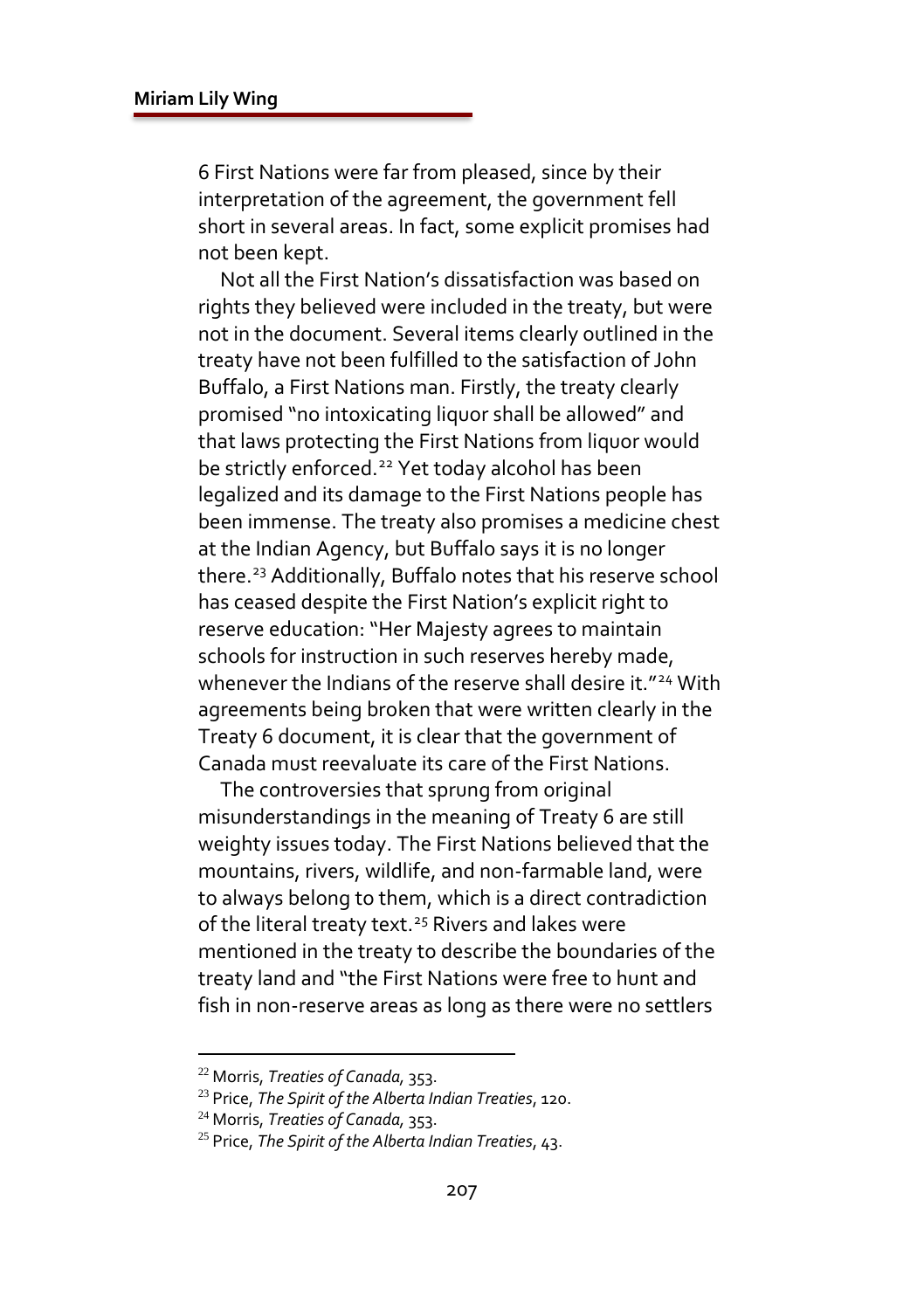there and they were "subject to such regulations as may from time to time be made by the Government."<sup>26</sup> According to Morris' negotiations, the First Nations understood this statement to mean that the government would do what it could to protect the Bison.<sup>27</sup> This discrepancy points to more communication failure between the government and the First Nations. In another claim, Fred Horse, a modern First Nation man, recounted that his ancestors understood the white men to want three things: "grass, timber, and land, nothing else."<sup>28</sup> But the Treaty 6 document clearly outlines more than these three items, highlighting the divergent views between the First Nations and the government on the nature of the treaties. From the perspective of an elder, the reason for the discrepancy lies with the government: "When [the treaty commissioners] took the papers back to Ottawa, they made them so that the government could claim all of Canada. They did not ask permission here to do that. So now Canada is owned by the white man as a whole."<sup>29</sup> The First Nations were given copies of the Treaty 6 text to prevent tampering; however, the problem lay within the understanding gap between the two groups. Interestingly, the government's policy for dealing with ambiguous interpretations of a text is that "doubtful expressions be interpreted in favour of Aboriginal people."<sup>30</sup> This is a difficult balance since there are a great deal of resources involved and the government wants to seek a fair interpretation of the treaty, while not giving up extra resources that could otherwise be utilized for the general good of the whole of Canada.

 $\overline{a}$ 

<sup>26</sup> Morris, *Treaties of Canada,* 353.

<sup>27</sup> Morris, *Treaties of Canada*.

<sup>28</sup> Price, *The Spirit of the Alberta Indian Treaties*, 124.

 $^{29}$  Ibid, 43.

<sup>&</sup>lt;sup>30</sup>Thomas Isaac, "Balancing Rights: The Supreme Court of Canada, R. v. Sparrow, and the Future of Aboriginal Rights," *Canadian Journal of Native Studies,* 13, 2 (1993): 207.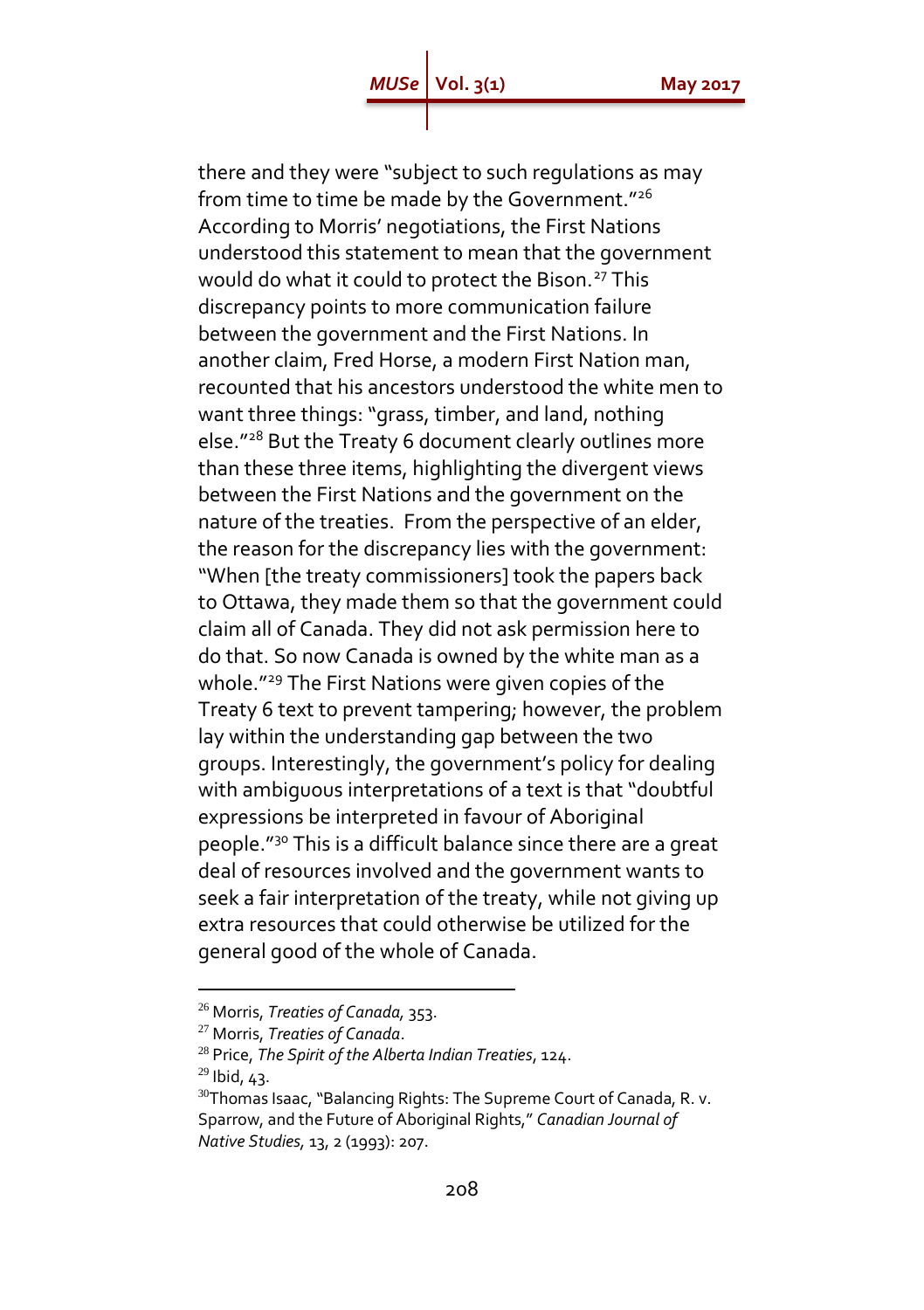Perpetually, government and First Nations' opinions differ on the meaning of Treaty 6. These discrepancies are caused, not by deception, but by the cultural and linguistic gaps in understanding between the two groups at the time of negotiations. Despite honest efforts by Morris to reach a common ground of reciprocity, the cross-cultural negotiations were not understood on the same terms to both groups. With such widespread divergent understandings, what should be done? Both perspectives warrant full consideration to determine a fair rendering of the agreement. Although the issue of what the actual meaning of the treaties at the time remains cloudy, it is clear that the First Nations perspective has been disadvantaged due to lack of written documentation. Thus both written and oral accounts of Treaty 6 must be considered for bias and weighed together to get a more functional picture of the agreement. With this done, both groups must then be willing to renegotiate and compromise to resolve the misunderstandings and prevent future miscommunications, so that these nations can move forward towards a healthier relationship of friendship and reciprocity.

## **References**

Gray, Andrew. "Onion Lake and the Revitalization of Treaty 6." In *Honour Bound: Onion Lake and the Spirit of Treaty six: the International Validity of Treaties with Indigenous Peoples*, 19-55. Copenhagen: IWGIA, 1997. *MACEWAN UNIVERSITY's Catalog*, EBSCO*host* (accessed January 18, 2014).

Isaac, Thomas. "Balancing Rights: The Supreme Court of Canada, R.v. Sparrow, and the Future of Aboriginal Rights." *Canadian Journal of Native Studies* 13, 2 (1993): 199-219.

McLeod, Neal. "RETHINKING TREATY SIX IN THE SPIRIT OF MISTAHI MASKWA (BIG BEAR)." *Canadian Journal*